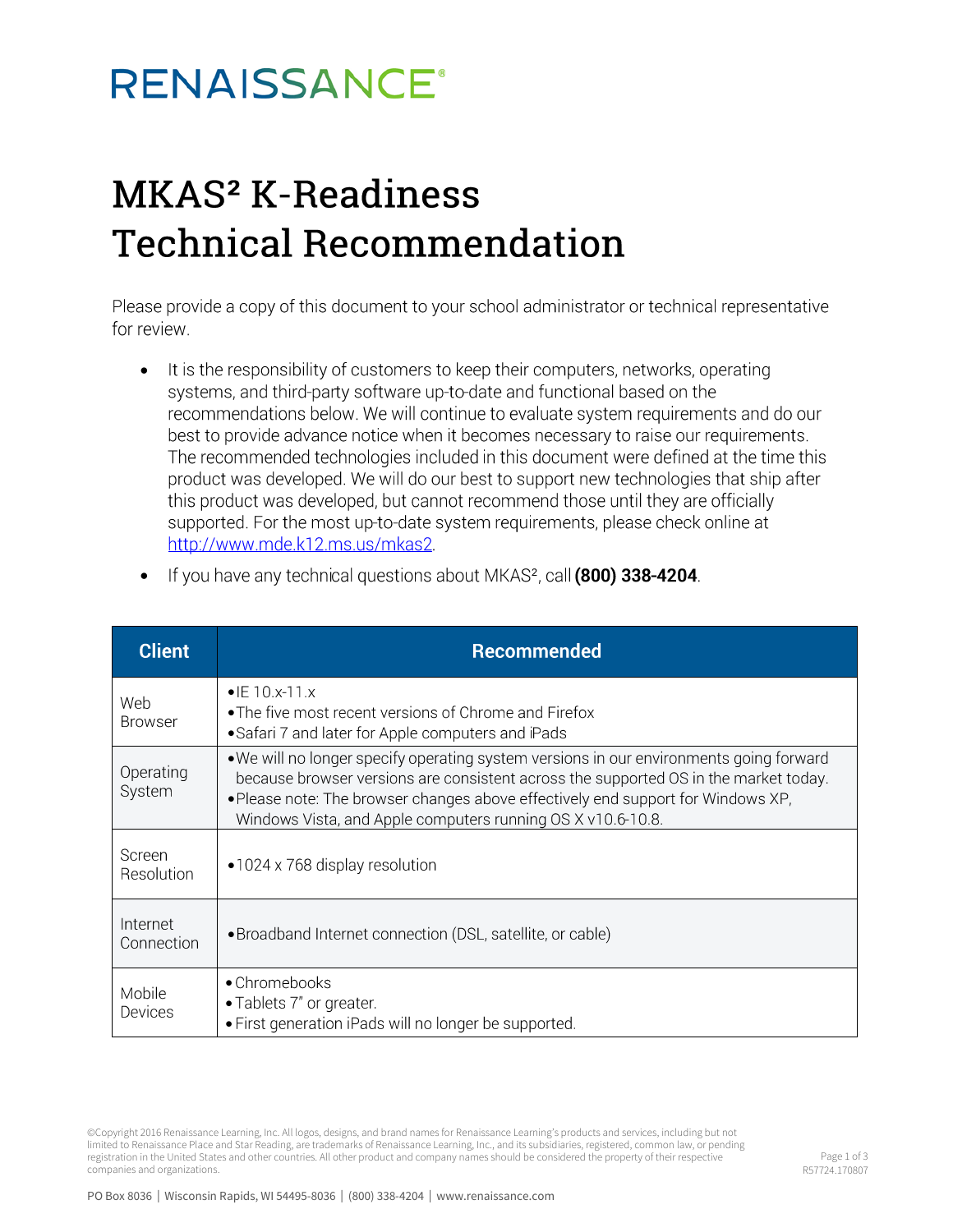# **RENAISSANCE®**

|            | • Android devices must run Android version 4.1 or later.<br>• iOS app will no longer be supported.<br>• Note: Star Early Literacy testing in Safari 9 (iPad or computer) is not supported. |
|------------|--------------------------------------------------------------------------------------------------------------------------------------------------------------------------------------------|
| Components | • Adobe Reader 9 or later to view reports - Administrator interface only<br>• Adobe Flash Player 10.0 or later - Student interface, when using a minimum<br>browser/version                |

Verify you have adequate bandwidth to support usage estimates. Below is a chart • showing bytes sent to and received from the MKAS hosted site testing for one student. Only traffic to and from the client computer is represented here. You can use these single-student estimates to approximate bandwidth requirements based on the maximum amount of students you will test at one time.

| Application               | Task | Sent to<br>Server | Received<br>from Server | Total      |
|---------------------------|------|-------------------|-------------------------|------------|
| Pre-K<br>Readiness        | Test | 419.9 KB          | 3,962.4 KB              | 4,382.3 KB |
| 3rd Grade<br>Reading Gate | Test | 262.8 KB          | 866.0 KB                | 1,128.8 KB |

### ADDITIONAL CLIENT REQUIREMENTS **AND RECOMMENDATIONS**

- ActiveX controls and plug-ins need to be enabled if using Internet Explorer on Microsoft Windows operating systems.
- There are a number of client applications/plug-ins that are required for MKAS use, which  $\bullet$ include Adobe Reader and Adobe Flash Player. All client applications/plug-ins should be installed as a local administrator to the workstation.
- If using a firewall, proxy, and/or content filter, some changes may need to be made for Renaissance Place applications to function properly.
- Numerous errors will occur in the software if the proxy server caches MKAS web pages. •Accessing the site via HTTPS may prevent the proxy from caching pages. However, you

©Copyright 2016 Renaissance Learning, Inc. All logos, designs, and brand names for Renaissance Learning's products and services, including but not limited to Renaissance Place and Star Reading, are trademarks of Renaissance Learning, Inc., and its subsidiaries, registered, common law, or pending registration in the United States and other countries. All other product and company names should be considered the property of their respective companies and organizations.